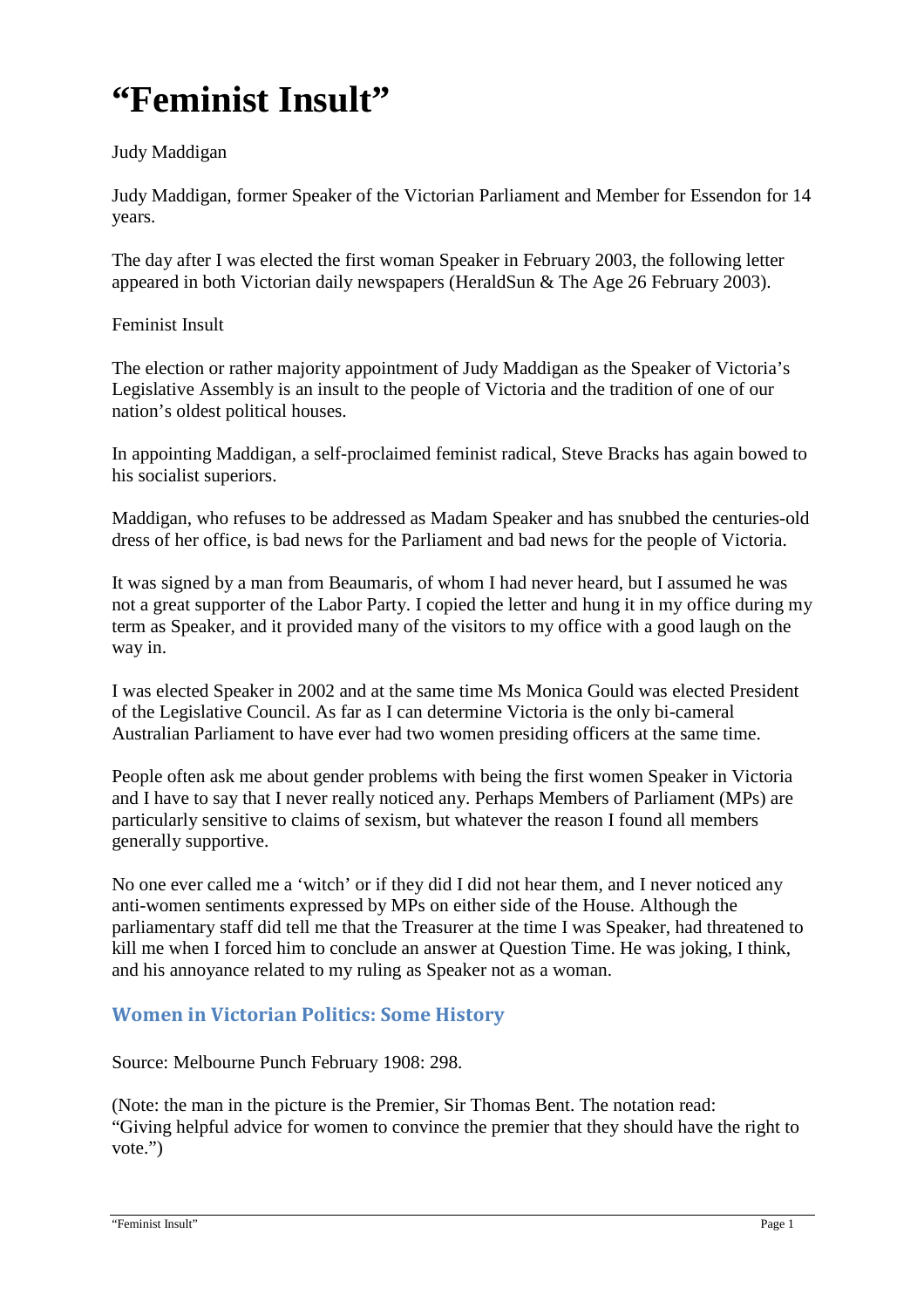Victoria was the last State in Australia to give women the vote and the last to allow women to stand for Parliament. Eighteen bills had to be presented to give women the vote before one finally passed (Adult Suffrage Act 1909). The comments of the male Members of Parliament strike us today as humorous, but would certainly have been incredibly frustrating for women at the time. The following are examples from the debates leading to the granting of voting rights:

…although he [Mr Francis] entertained great respect and regard for the female sex, he considered that the qualifications of the ladies was already sufficiently charming without adding to their influence in society by conferring upon them the right to vote for members of the legislature. He believed that not only the happiness of families but accord at elections would be seriously interfered with if ladies could rush to the polls in an excited state, or intervene at all in matters of the kind (Francis 1873: 656).

Unfortunately he does not explain why women would rush to the polling booths, perhaps he thought they might interfere with men voting. Another member tried to link democratic shortcomings to those of women. As he explained: The faults of democracy, if it has any faults – and even the sun has spots- are specially, I take it, volubility, fickleness, and an entire want of the sense of justice. Now, whether fairly or not, those very faults are the faults which are attributed by poets and philosophers to the feminine sex; in fact, the faults of democracy are mainly feminine faults (Smith 1899: 764).

The right for women to stand as one of the people's representatives was not even considered until after World War 1. A bill allowing women to contest elections passed in 1924, again after several attempts (Parliamentary Elections (Women Candidates) Bill 1923).

The views of many male politicians had unfortunately not changed a great deal by 1923 when the right to stand was being debated. For example, as one MP expounded; When we consider how woman is constituted, we know that the excitement of political struggles would be a very great strain on her nervous system….I doubt if feminine nature is capable of standing up to such a strenuous life (Robinson 1921: 703).

The battle by women to be able to stand as candidates was hard fought. It was, of course, very different for women seeking the right to stand for Parliament in earlier times. The Labor Party claims that it strongly supported the legislation but perhaps it is significant that the only woman to stand for the ALP (or any other Party) in 1924 was Mrs K. Clarey in the unwinnable seat of Barwon. This was despite the fact that she lived in Carlton, which was a winnable seat. In 1927, Florence Johnstone stood unsuccessfully for the seat of St Kilda. However, she was not endorsed as the Labor candidate until after she had been defeated. Apparently the Australian Labor Party (ALP) had done some kind of deal with the Conservatives and it was only after considerable pressure from ALP Branch members in the local St Kilda area that she received endorsement by Labor's Central Executive.

Source: Melbourne Punch 14 April 1887: 169. Courtesy of the Parliament of Victoria Library.

But not all male MP's contributions to the debate were critical or patronising to women. As we commemorate 100 years since WW1, it is worth recalling the words of Merritt, MLC Melbourne West, who along with a number of male parliamentarians supported women being able to stand as candidates because of their work during the war. As he explained During the Great War women performed wonders. I do not know if we should have won the war but for the women (Merritt 1921: 705).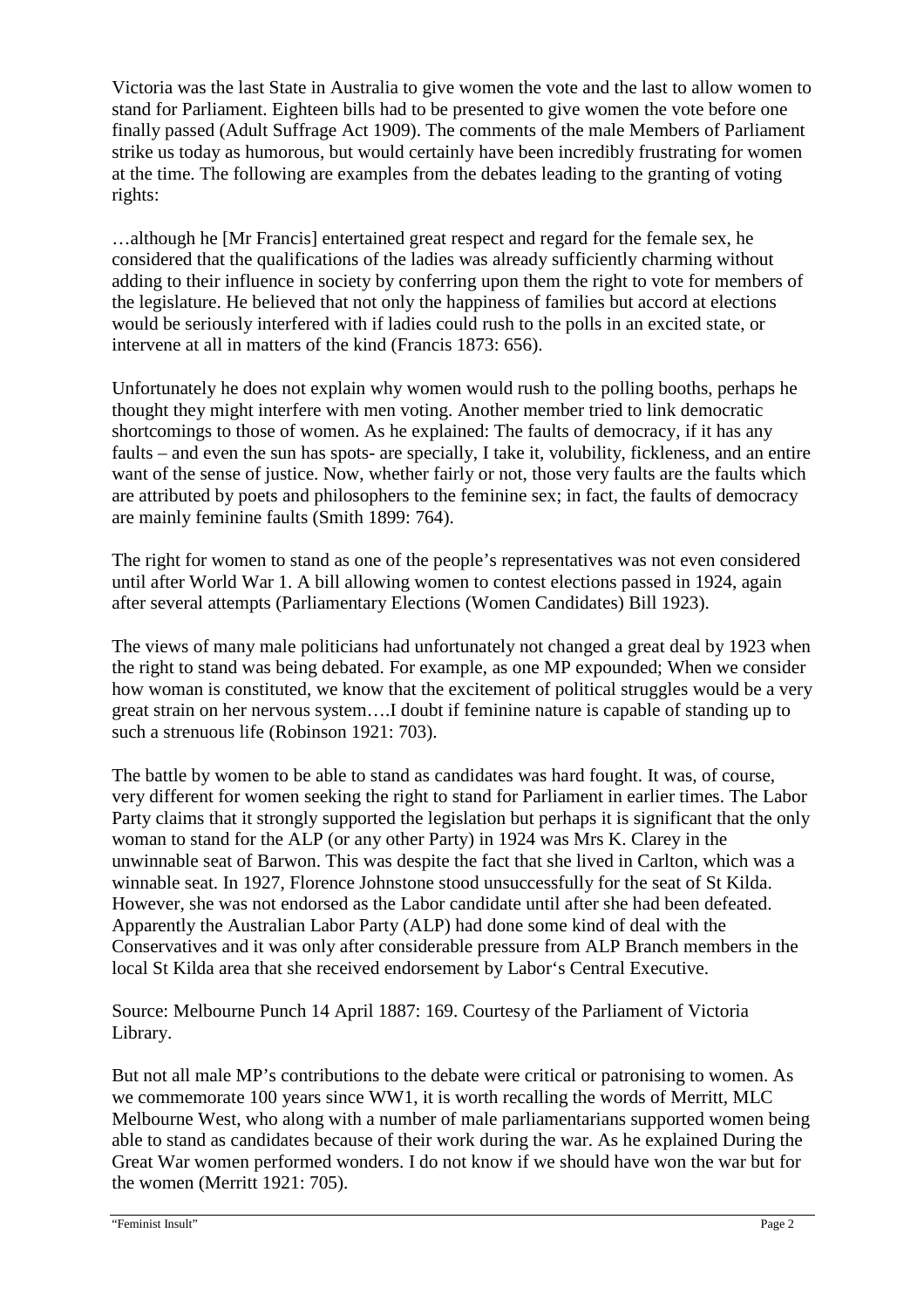Women were finally permitted to stand for parliament in 1924 but were slow to gain success.

The first woman MP, Lady Millie Peacock, was elected following the death of her husband (Sir Alexander Peacock) whilst he was still in office. She stood as a Conservative candidate for Allendale at the by-election in 1933. Interestingly, she did not make any public speeches during the election campaign as she was in mourning for her husband. Lady Peacock did not seek re-election. However , while the member for Allendale, she was a tireless worker in her constituency, as she had been when her husband was the MP.

Interestingly, the first elected female Labor member in Victoria, Mrs. Fanny Brownbill, was elected to the seat of Geelong also at a by-election, which, like Lady Peacock, followed the death of her husband William Brownbill who held the Geelong seat from 1920–1932 and 1935–38.

Ivy Weber, a strong Temperance candidate, was the first woman elected at a general election for the seat of Nunawading. She was elected to the Legislative Assembly in 1937, some 13 years after women had won the right to stand for Parliament. In those early years, the road women had to walk to gain acceptance by political parties was long, winding and arduous.

Source: The Bulletin. October 1937 (highlighting the campaign for women's rights)

Forty-two years later, in 1979, the first women to be elected to the Legislative Council were Gracia Baylor (Liberal, Boronia Province) and Joan Coxsedge (Labor, Melbourne West).

Between 1948 and 1967 there were no female members in the Victorian Parliament. The Parliament believes "this followed the general trend of women resuming traditional gender roles after the end of the Second World War, as men returned from service."(www.parliament.vic.gov.au – history of women, 2014). I have some concerns about this explanation as by 1967 society had changed dramatically. The equal pay campaign, permanency for women in the Commonwealth Public Service, and many other reforms for women, including changes to divorce laws had changed (if slowly) the role of women in society.

However, despite the inroads made by the Feminist movement in the early 1970s, which resulted in more enlightened thinking about women's role in society, only five women were elected to the Victorian Parliament during the 1970s. The reality is that none of the major political parties were keen to encourage women to stand as their candidates.

The lack of female participation certainly caused some unrest in parts of the Australian Labor Party. After some considerable agitation in 1994, the ALP National Conference passed an Affirmative Action rule which stated that by 2002 a minimum of 35% of winnable seats were to be allocated to women, and 35% to men, (and the rest could be argued for!). Despite this rule, at the next Federal election in 1996 the number of women pre-selected for winnable seats declined. This led to the formation of an organisation called EMILY's List, which took its name from a similar organisation in the USA (www.emilylist.org.au 2014). In 1966 a number of Labor women including the former Premier of Victoria, Joan Kirner, decided to adopt this model in Australia. By 2004 EMILY's List Australia had raised \$500,000 and assisted 130 women to be elected to parliament across Australia (www.emilylist.org.au-Our History 2014).

In 2002 the 35%policy was changed to 40% women, 40% men and 20% to either gender. Whilst this was a major step forward for women's representation, the ALP has frequently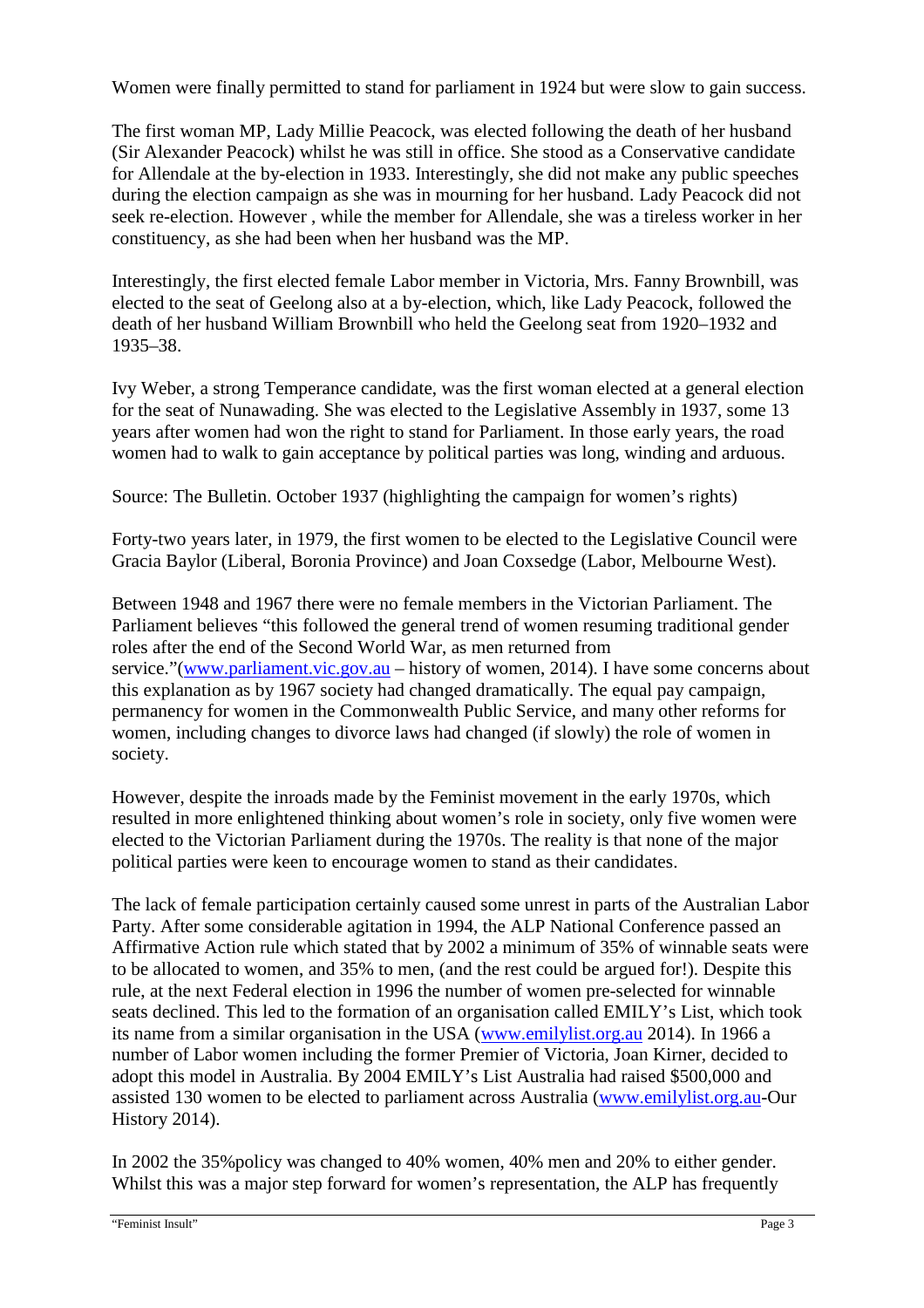struggled to reach these targets. This is partly due to the on-going factional agreements which make scrutiny of pre-selection difficult. Also the tendency for the ALP National Executive to override local pre-selection has made it difficult to achieve the desired results, as the agreements reached are factional ones and the power figures in the factions still tend to be men. Following the 2013 Federal election it was reported that the Labor Party's Victorian representation increased by 5% for women but only because the ALP lost so many seats. According to Andrew Crook writing for Crikey (www.crikey.com.au 7 November 2013) an internal affirmative action election post-mortem presented at last week's meeting of the party's powerful administrative committee shows that 19 of Victorian Federal Labor MP's are women in the current reporting year. (37% compared with 32% in the previous year).

In 1996 the National Executive also established the National Labor Women's Network, the peak women's organisation within the Australian Labor Party. For the women who stood, as I did in the 1990s, life was much easier. Although it is interesting to note that currently in the Victorian Parliament only 42 of the current 128 members are women, yet over 50% of Victoria's voters are women. Progress can sometimes be slow.

### **1992 and the seat of Essendon.**

My pre selection and election to the seat of Essendon in 1992, came before the significant reforms, referred to above, were put in place. However, they were being vigorously championed for some years before the quota rule was adopted by the ALP National Executive, and I have no doubt that this did make it easier for women to be preselected as candidates, but not necessarily in winnable seats.

I wish I could claim that I was selected as the ALP candidate for Essendon because I was recognised as a person who would be an outstanding Labor MP, but nothing could be further from the truth!

Originally I was asked to stand as an Independent in 1992 to support the then sitting Labor MP. As I had been a Councillor for six years with the City of Essendon as a Labor member, it seemed an odd request to put it mildly. I refused. When the member for Essendon chose to transfer to another state seat, I was offered Essendon, mainly because the Labor Party considered it an unwinnable seat. Due to the closeness of the election other Labor members who might have stood for the seat were given one day to nominate, so it is perhaps not surprising there were no other candidates. This occurred about six weeks before the election and the Essendon campaign funds were, at that time, about \$200. Little assistance was given by the ALP, although the local branch members were extremely supportive, even donating reams of paper to keep the campaign going.

Given the unwinnable nature of the seat, the short time period, and the limited resources available, it is not surprising that I was unsuccessful. However, despite these circumstances, I was defeated by only about 500 votes. This was as far as I intended to go in State politics, and having done my duty for the Labor Party I happily returned to my job as a Librarian at the Footscray Public Library.

However, I was motivated to reconsider my decision when the Kennett Government made a number of legislative changes that I (and many Victorians) found offensive. Towards the end of 1995, a local branch member asked me if I would stand again and I agreed to do so.

Accordingly, I nominated for Essendon- I was the only nominee and I became the Labor candidate. This was not so much a glowing endorsement of me by the ALP, but once again a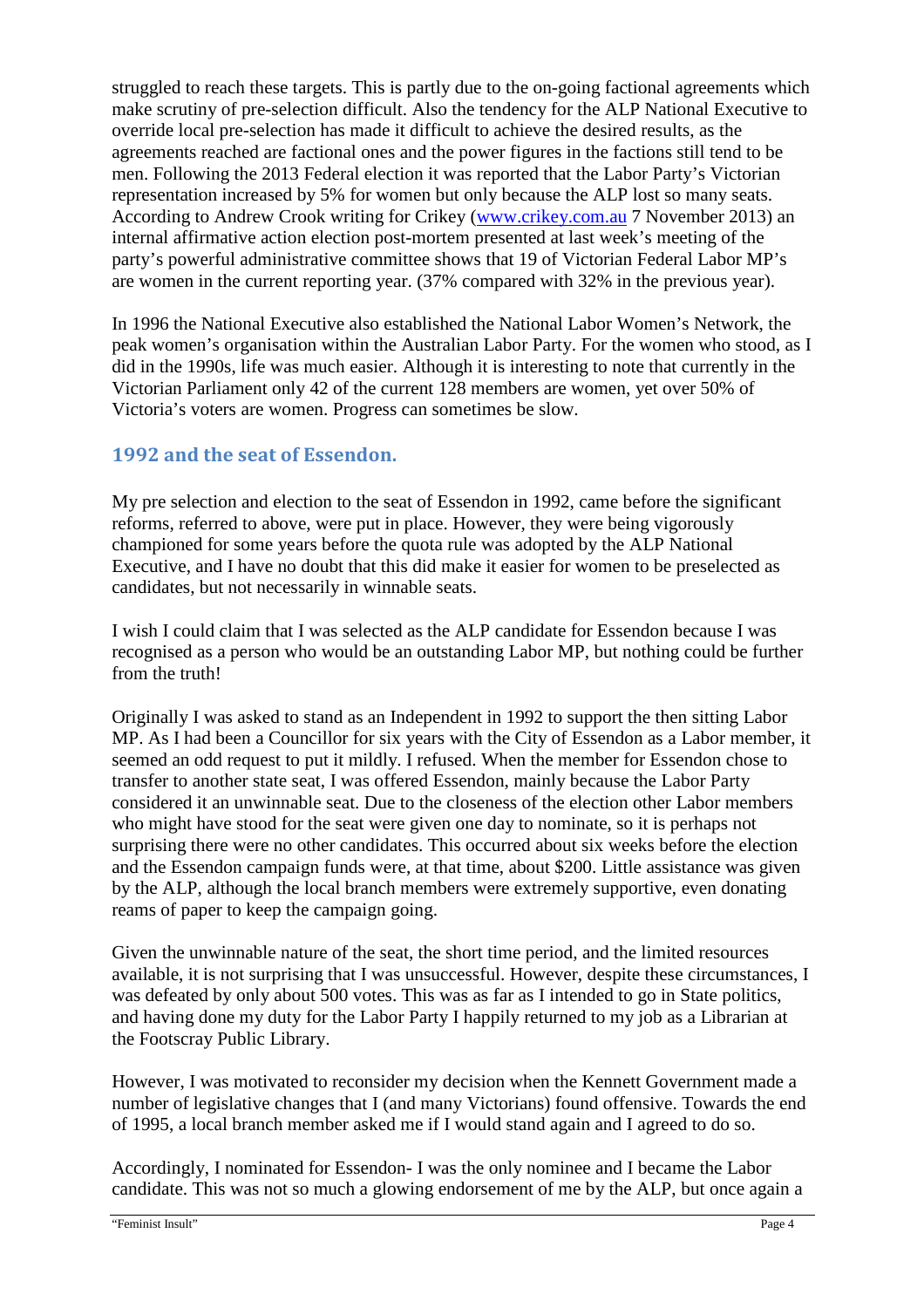belief that the party could not win the seat. However, because of my Council career, many people in the area knew of my work and hence knew who I was and the issues I supported.

Once again little assistance was given by the ALP, the fate of many (so-called) unwinnable seats. Again, the local ALP members got to work and assisted in what was really a grass roots campaign. The most that was ever spent on an election campaign in Essendon in the 5 times I contested the seat was \$15000, which was much less than in many electorates. My campaign was largely funded by money raised at picture nights, raffles, trivia nights, St Patricks Day dinners, and anything else we could think of to raise funds.

In the 1996 campaign the ALP did offer to distribute a leaflet to the Essendon electorate, which had been prepared by Head Office for that electorate and they did send some union volunteers to distribute the leaflet. Unfortunately only about five unionists turned up for half a day and one insisted I pay his taxi fare home (to the other side of the city). The support was not a riotous success. I think it is fair to say, that the less than satisfactory support from my political party was because of the unwinnable nature of the seat rather than the fact that I was a woman. All political parties direct their energies and their money to marginal seats; either seats they are trying to retain, or seats they are trying to win from the other party.

Much to the surprise of the ALP I won the seat, one of three seats that the ALP won from the Liberal Party in the 1996 election – the other seats being Ivanhoe (Craig Langdon) and Bendigo West (Bob Cameron). Despite gains in these electorates, the party was about 15 seats short of claiming victory.

When the 1999 election was called, the polls and political commentators were predicting a Liberal party win. This time I felt confident that the seat of Essendon would get some real support from the ALP but paradoxically I was told that I had won the seat by too many votes in 1996 so could not be considered a marginal seat. So back it was to the picture nights, raffles, sausage sizzles and so on.

#### **The Parliament of Victoria**

For me the Victorian Parliament was not a sexist or difficult place to be a female Member of Parliament. A few women had already broken through the main barriers, Joan Kirner had been Premier from 1990–1992, there had been women Ministers in Governments (Pauline Toner was the first woman Minister in 1982). There were also quite a few women on the ALP side of the House as well as in the Liberal Party. However, there had never been a woman Deputy Speaker or Speaker. Because of my strong interest in the operations of Parliament, I decide to stand for the position of Deputy Speaker in the ALP Party room. There was an election, one man stood, a vote was held and I won easily. There was certainly no suggestion that having a woman in the position would pose any difficulties.

My success at being appointed to the position of Deputy Speaker is partly explained by my being in the right place at the right time. The newly elected Labor government wanted to show it was different to the former Liberal-National Party Government. Alex Andrianopolous was elected as the Speaker (the first Greek-born Speaker) and I was nominated as the first woman Deputy Speaker. Neither appointment was challenged by the Liberal Party, and we took up our positions in 1999.

As the first woman Deputy Speaker I had to consider the form of address that I would like members to use. "Madam" is not a term I like, so I asked to be called simply Deputy Speaker. I thought this might be challenging for some members but it did not take long for all MPs to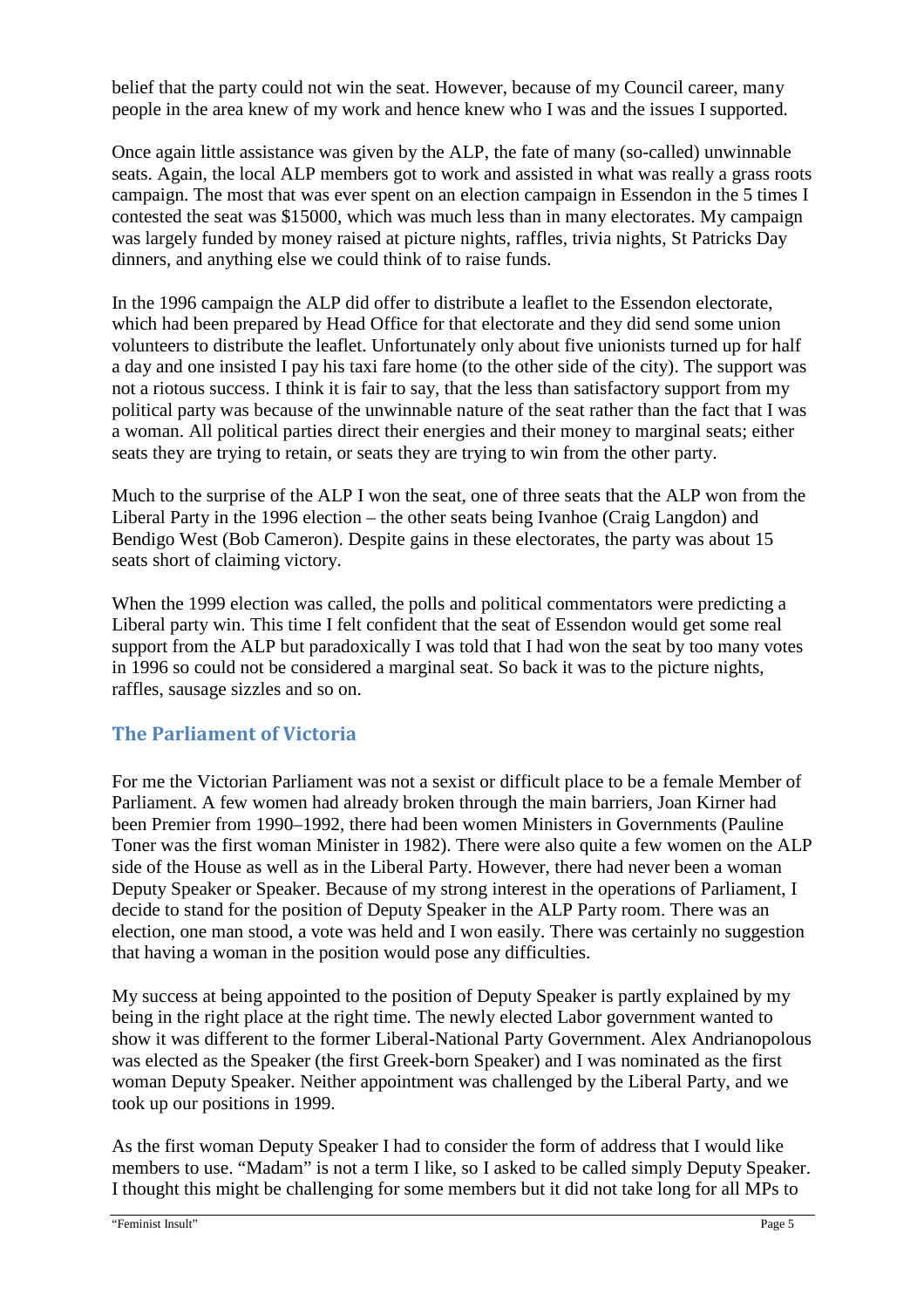feel comfortable with this form of address. No one ever complained about it – or if they did it was not to me. The parliamentary staff were more than happy to have a woman as second in charge of the Legislative Assembly, as around this time the Parliament began to employ more women. No doubt my experience would have been different if I had stood 30 years earlier and I think it is fair to say that I would not have been elected Deputy Speaker. By 1996 and 1999 there was a large turnover of MPs and so many were younger and were used to working with women. Indeed the Liberal-National Coalition had the huge majority in 1996 and the Labor Party by 2002, so there was a significant turnover of members in a short period of time, and an increase in the number of women members.

At the 2002 election the Labor Party was successful and I was their nominee for the position of Speaker. Neither the Liberal nor National Party opposed my nomination.

Despite the excitement of being Victoria's first female Speaker after a couple of days, I began to wonder about the wisdom of taking up the position. A new Member of Parliament had recently had a baby. I had previously had some discussions with the member about how I could assist her to look after the baby while she fulfilled her parliamentary role. I arranged an area for her outside the Legislative Assembly chamber to enable her to attend to the needs of her baby while the parliament was sitting. However, without consulting me as Speaker, but taking the advice of another member (male!) she brought the baby into the Chamber at Question Time. Some might query the effect on a tiny baby of having to experience firsthand Question Time in the Victorian Parliament. I had to call the member into my office and explain that Parliament Standing Orders prohibited anyone but a MP or the chamber staff from entering the Chamber whilst the House was sitting.

The media, of course, delighted in the story (see for example Mark Knight's cartoon in the HeraldSun, 1 March 2003: 17), but the poor woman parliamentarian was subject to a considerable amount of abuse. I called a meeting of the political parties to resolve the issue and as a result, but rather unwillingly, they agreed to allow babies into the Chamber. No baby has, however, been brought into the Chamber since that day.

The following day (26 February 2003), Victoria's HeraldSun newspaper ran their daily poll on the issue, receiving the highest number of responses they had ever had to one of their polls; 11,792 people said babies should be banned from the House and 2800 believed babies should be allowed. So, day one as Speaker was interesting and challenging. I was optimistic that day two would be less so.

I was mistaken, as in the middle of day two, when the Chamber was debating a bill, all the lights went out. This plunged the Chamber into total darkness. I had to call a halt to proceedings whilst the staff located the problem; a possum had electrocuted itself by falling into some electrical equipment. The member who was addressing the Parliament at the time kept speaking even though he could not be seen and would not stop, until I assured the member that the speech could be continued when the lights came on. Eventually power was restored and Parliament resumed. I was feeling a bit anxious when Parliament resumed on day three of my Speakership but this passed off without controversial or electrical issues arising.

Like any job there are unexpected matters that confront MPs, including its first female Speaker. Fortunately, the Victorian Parliament has excellent and very helpful staff, so there is always someone willing to assist and/or give advice when and as required.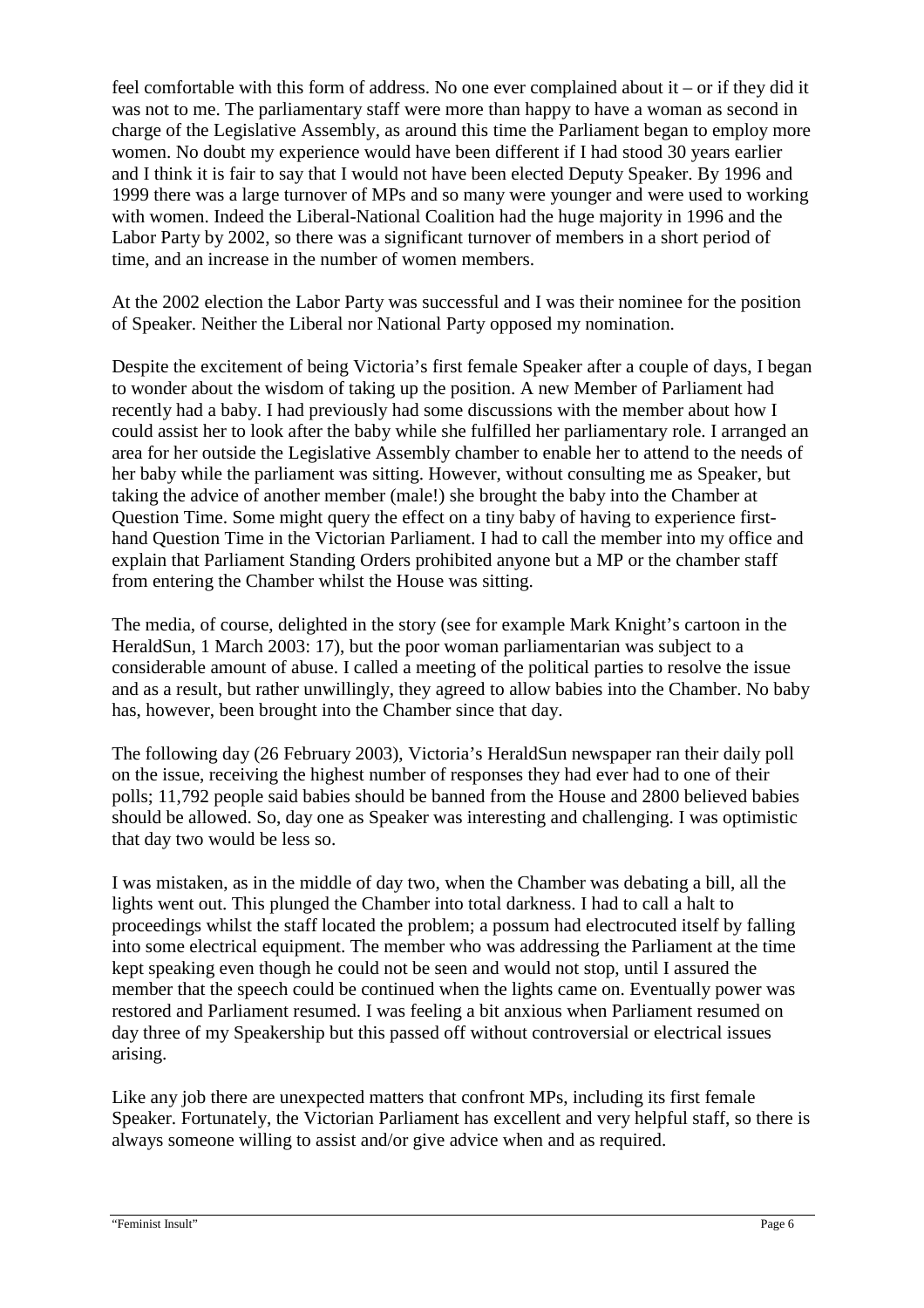### **Victoria's First Female Speaker**

I found the role of Speaker a fascinating one. Whilst the general view of a Speaker may be of some poor soul trying to control over-enthusiastic Members of Parliament, that is only a very small part of the job.

The Speaker's role, in association with the President of the Upper House, is to oversight the running of Parliament. At the time when I was Speaker this meant about 400 staff and a budget of about a \$45million. Democracy is an expensive form of Government.

When I took up the role of Speaker, Parliament had a very traditional management structure. It consisted of five departments that tended to operate independently of each other. According to staff, in the 150 years of the Victorian Parliament a general staff meeting had never been held, so I promptly organised the augural staff meeting. At the commencement of the meeting I asked staff to turn around and introduce themselves to a person behind them. Afterwards a staff member told me that he introduced himself to someone whom he did not know, only to discover that they had both worked at Parliament House for over 14 years! An extensive training programme was introduced for all staff, as well as inter-departmental staff management meetings. While many staff embraced the changes, some felt threatened by them. However, we got there eventually. Service awards for staff were also introduced following the South Australian Parliament model.

Another attempt at modernisation was made to the Standing Orders which had not had a total overhaul since 1894. This project was started by the previous Speaker Alex Andrianopolous, and completed in my term as Speaker. As late as 2002 the Standing Orders still used archaic language, which members, students and visitors in the public galleries could hardly understand. Importantly, the language was made gender neutral for the first time with this update.

A number of procedures were also overhauled and facilities for staff and members improved by updating the gym, the kitchen and introducing a baby feeding room for parents.

One of the more time consuming duties of the Speaker is protocol-visits from Ambassadors and Consul-Generals that are newly appointed to Australia and Victoria. Under some traditional rules they are required to make formal visits to the Premier, Leader of the Opposition and the Presiding Officers of the Parliament. This normally took the form of an afternoon tea where conversation was required for half an hour. For some of these visitors the Westminster system of democracy, where the Speaker does not take a political role was a challenge. Explaining that visitors wishing to influence the Government's decisions would have to speak to the Premier or a Minister was a foreign concept for many.

Under the Labor Party tradition when you are elected to the position of Speaker you cut your normal ties with the party, in that you do not attend party meetings or other party activities. This can be a bit isolating, but in my view is necessary to retain independence in the Chair. This much needed requirement may not encourage members to seek to hold the position of Speaker for a long period of time. Although, I should mention that the first Speaker of the Victorian Parliament, Sir Francis Murphy, was Speaker for the entire 15 years he was in the Legislative Assembly. It is claimed however that one of his colleagues once described him as a 'plugless word spout', so perhaps other members thought it was in their own best interests to keep him in the Speaker's Chair.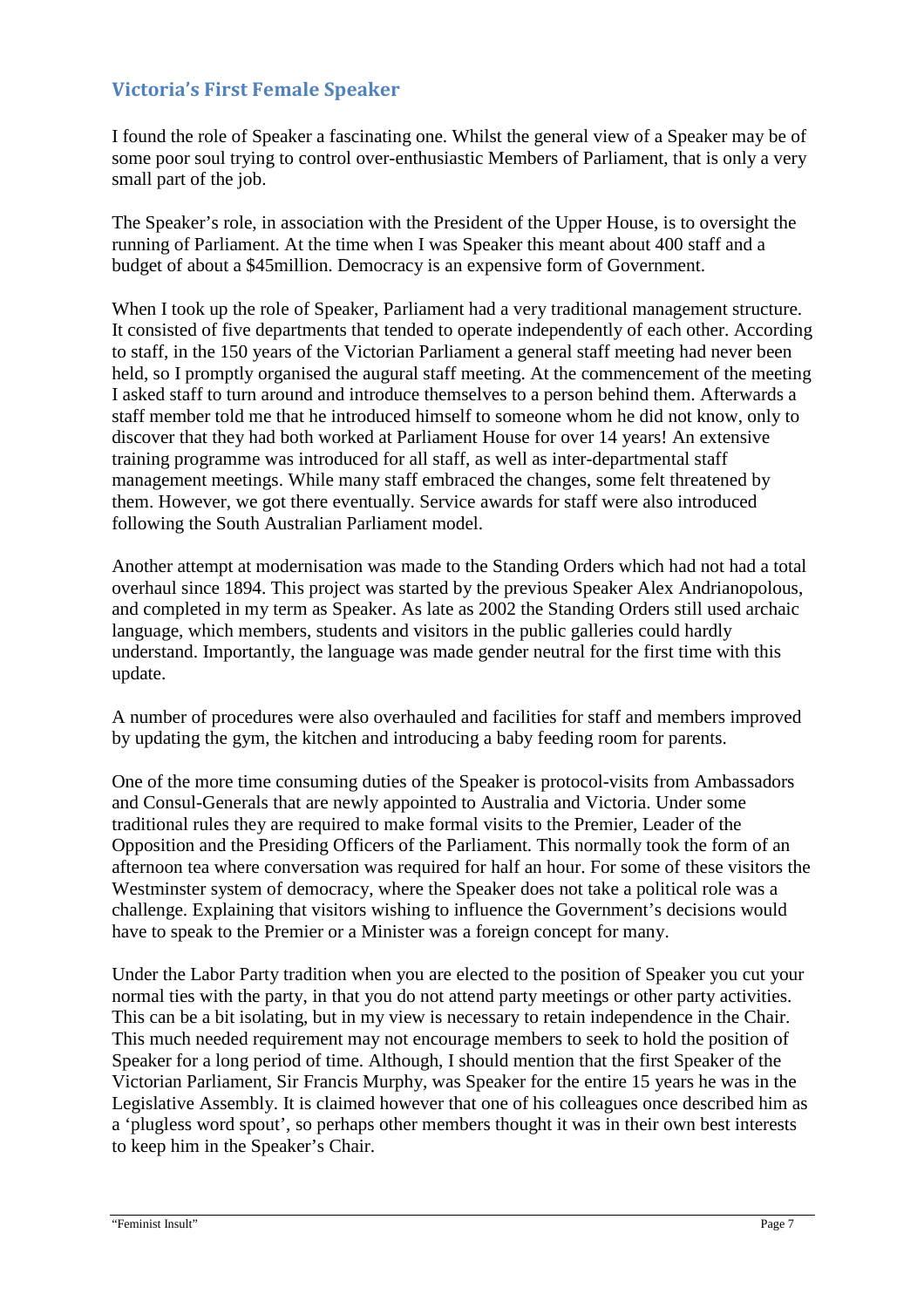The Speaker's role is similar to that of any other umpire, in that, you cannot always please everyone. If I gave a decision against the Labor Government, some members the Government would be annoyed thinking that as a member of the same political party I should give them special privileges. If on the other hand I gave a decision favouring the Government, the Opposition would claim I was biased in favour of the political party of which I was a member. Regardless of these criticisms, I always attempted to be as even handed as possible because if the Speaker loses the respect of the House, the Parliament does not function well. To keep the House in order requires many meetings with members, and with the media who sometimes haunt Parliament like displaced ghosts, causing annoyance to Members and more particularly to the staff of parliament.

All of the issues that arose for me as Speaker were, I believe, the same ones that would have arisen for a male Speaker. Of course, my approach to the modernising of parliament and parliamentary procedures would have been influenced to a degree by my world-view as a woman, but I think that it relates to approach rather than something more fundamental. It is for others to judge if having a woman as Speaker was advantageous to the reform process and its acceptance by the members and the staff of the Parliament.

## **Women in Parliament in the 21st Century**

Is it easier to be a woman candidate and parliamentarian now than it was in 1996? In some ways it is and in some ways it is not. The growth of 'gender politics' could have, I believe, a negative effect for women's equality. Certainly in my discussions with people in my old electorate there have been some very strong views expressed that women cannot expect to be treated differently to men, otherwise it is sexual discrimination in reverse. Gender politics, and some of the abuse of MPs that has accompanied it, particularly on sites like Facebook and Twitter have, in my view, done a great deal of harm to politics and would dis-encourage young women (and possibly young men) from entering politics. It is one thing to disagree on political issues but that is not an excuse for abuse or derogatory comments. I think to use gender as a political argument or defence can have long term negative effects. All MPs should be treated with respect by other MPs regardless of gender, but if we want to have equality between the sexes, MPs should concentrate on real issues rather than perceived, or media focussed issues. Media often appears to be focussed on personal issues rather than political ones.

What is the message we are giving younger women? I think that by stressing gender issues we are creating a view in the broader community that a parliamentary career is only for those who can cop abuse, which is not the way I would wish young women to view such a career. This is far from the reality of being a parliamentarian. However, issues used for quick media releases or media grabs often encourage the view that Parliaments are only for the thickskinned. Men and women who concentrate on the issues and behave in a honourable and honest way will gain the respect of other MPs (from both sides of politics) and will succeed accordingly. It is not necessary for MPs to be aggressive or openly hostile to the other side of politics on any issue, including gender-related matters.

Since the 19th century the women's movement has fought for equality with men, and unfortunately perhaps, if women want to be equal they have to accept criticism, even when it is personal or based on untrue speculation. I recall some badges once that said "My Mum says John Howard is a Pommy Bastard!" In my experience people laughed rather than expressing outrage. Recently, when one of our newest woman Senators made a sexist comment about men, once again people just laughed or were scornful. This letter, which appeared in The Age looks at the issue from a male point of view: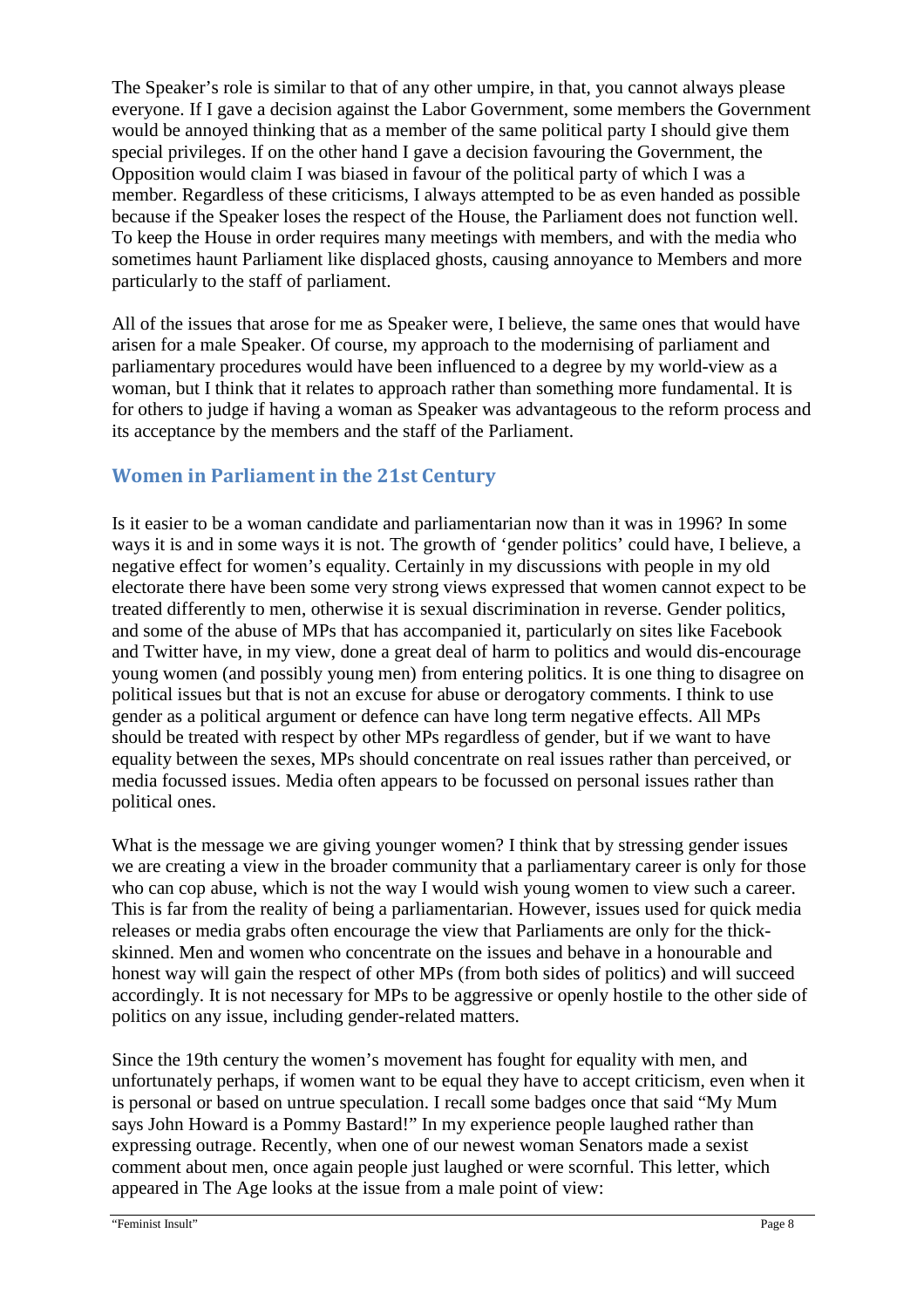#### End Gender Wars

...many other recent and current ads stereotype men as idiot dads/partners, dorky, emotionally challenged, socially awkward and less smart than women. Imagine the outcry if the tables were turned with women customarily depicted that way. In the case of Senator Jacqui Lambie, many commentators have waved off her comments as emanating from a novice politician instead of calling them for what they are – sexist. If we made a gender a non-issue, we would end the mother of all wars. Oops. (The Age July 25th 2014: 17).

Ellen Whinnett, a journalist with Victoria's HeraldSun has a similar view:

In fact, [Senator] Lambie's comments were sexist, demeaning, ill-advised, and just plain rude. And they've highlighted the great hypocrisy that exists in how we judge our politicians. Because imagine what would have happened if a male politician had said that (Herald Sun July 25th 2014: 34).

There were a number of people who did not support these views, but it is difficult to sustain the argument that if a male politician had said he wanted a woman with big boobs, the media and other people would have been outraged. I am not saying that some comments made about women in a political context are appropriate, they are not. Many are, to be polite, badmannered and ill advised, but both genders are inappropriately abused from time to time, and that type of behaviour is not confined to politics. "Gender Wars" in politics however assist no-one.

Coming back to sexism in the Victorian Parliament, I never saw much evidence of it. Members were invariably polite- possibly they did not want to be ejected from the Chamber. I did pull a Labor member up who accused the Liberal Party of 'behaving like girls', but that is the only occasion that I can recall that a gendered comment was made by a member in the Chamber.

Finally, how do you get to be a female ALP Member of Parliament? It is different for everyone. I came to politics later in life. I am very much a creature of my time however, and whilst becoming more interested in politics when working in the Federal Public Service, like many others, I joined the Labor Party when the Governor General sacked the Prime Minister, Gough Whitlam.

I certainly had no intention of standing for Parliament. That came much later.

Interestingly it is rare for a Deputy Speaker to become Speaker, and yet I was not challenged at all for the position in the House or in the Party Room, and I think this does show that some women, prior to my gaining these positions, had already broken through previous barriers. Male parliamentarians no longer see their colleagues as women first and colleagues second, but rather as colleagues.

#### **Encouraging more women to stand for Parliament**

In my career as a parliamentarian, I visited many schools, especially all girl schools. When speaking to students I found little interest in politics or a career as a Member of Parliament.

To many young (and older) women the Parliament of Victoria is a rather uninviting building at the top of Bourke Street. Whilst the Parliament does have Open Days and tours for the public and school children, there are many who have never set foot in the Parliament, which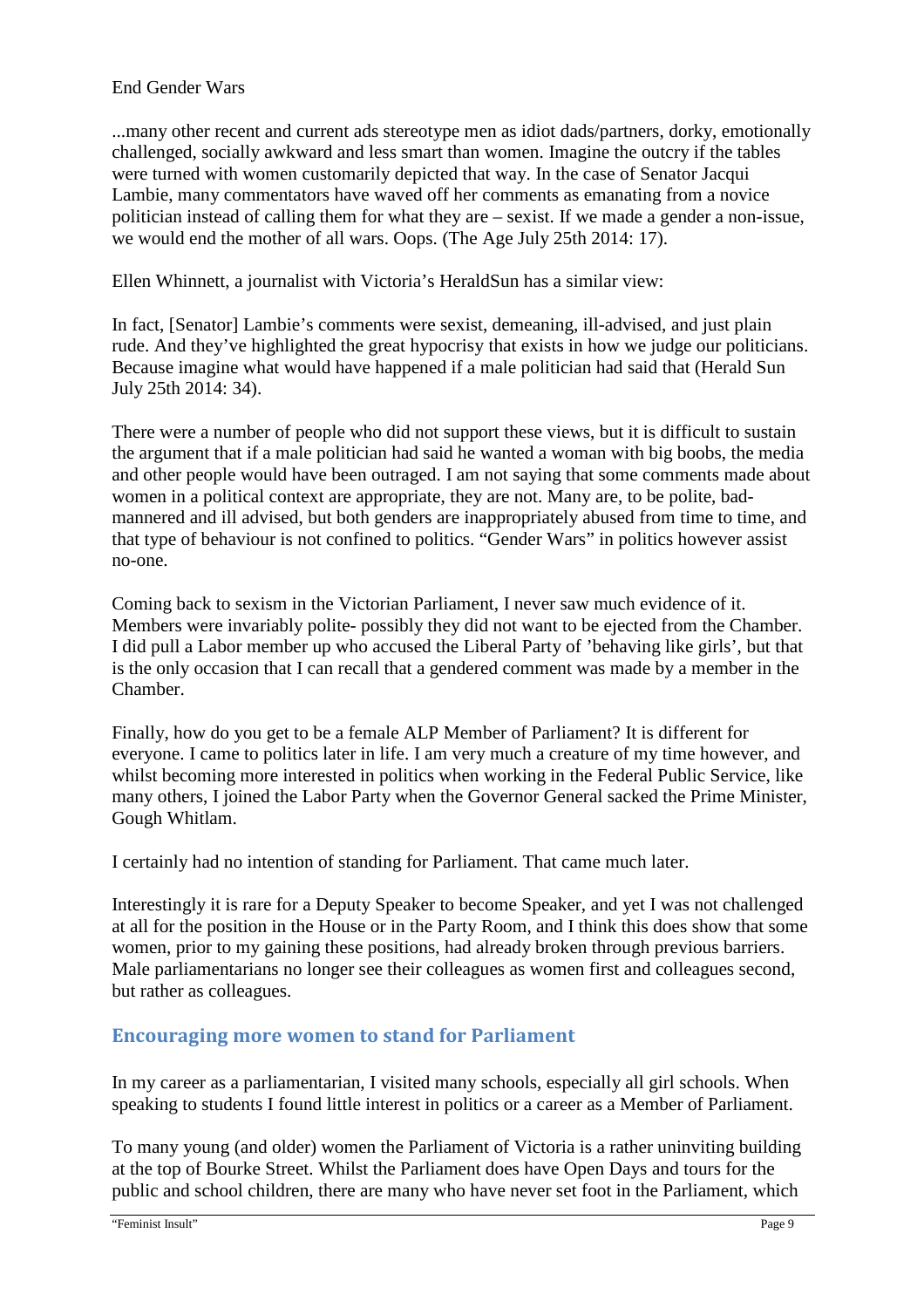is after all an institution that exists to represent the views of all Victorians. When I was Speaker, the Parliament did place a sign out the front of the building inviting the public to enter but alas too few came. The number of overseas visitors is often greater than locals. Unfortunately, for many locals it is still a place of mystery. We need to find ways of encouraging more young people to visit our parliament, and not just on a school excursion. If we want more women to stand for election, then perhaps we need to actively encourage more females to come and find out exactly what Parliament does and how by being a member of parliament you can make a positive difference to society.

Unfortunately the common view of Parliament is that it is in a constant state of conflict with members continually abusing each other. This image may be off putting for most women (and men). Whilst this is often the impression, particularly in an election year, it is not the normal state of affairs. Over 90% of the Acts passed by Parliament are supported by all parties, yet this rarely receives anything like the level of media coverage devoted to the 10% of contested areas.

Political parties have a role to play in encouraging and supporting women candidates. But how active are political parties in actively encouraging women to stand for Parliament. Has any Party ever published a leaflet saying "WANTED:MORE WOMEN IN PARLIAMENT"?

Certainly women Members visit schools to talk about being an MP but how often are they invited to work places, to unions, to political courses at schools and universities to encourage women to stand for Parliament?

Have political parties actively encouraged women to stand for Parliament?

It is difficult to sustain an argument that political parties have done all they could to increase the number of women in Parliament. But that does not mean that they cannot in the future. I think the Parliament should increase its education role. The Parliament also should have more staff to outline an education programme in which both staff and members can be more engaged. Certainly the Parliamentary staff are happy to engage with schools and many schools do book Question Time for students to attend. However, it is often difficult for schools to get a booking as the public gallery is small. Whilst Question Time can now be viewed on the Internet I have never seen any promotion of this to the general population as well as schools. Also as Question Time in the Legislative Assembly is at 2.00pm in the afternoon, it limits the number of people who can watch it even if they want to.

Whilst some of the above suggestions may help to encourage more women to stand for Parliament a concerted effort is needed to emphasise that politics is a great career for women, and a great way of changing the community's attitudes to gender equality and women's role in society. Men and women, partly because of traditional roles of males and females, often bring different perspectives to the legislation brought before the Parliament. Having strong representation from both genders therefore provides better legislation for the community.

#### **REFERENCES**

#### Cartoons

HeraldSun 1 March 2003, pg. 27. Mark Knight Cartoon.

Melbourne Punch, Women's Rights: What are we coming to, 14 April 1887. Courtesy of the Parliament of Victoria.

Melbourne Punch, 27 February 1908. Courtesy of the Parliament of Victoria.